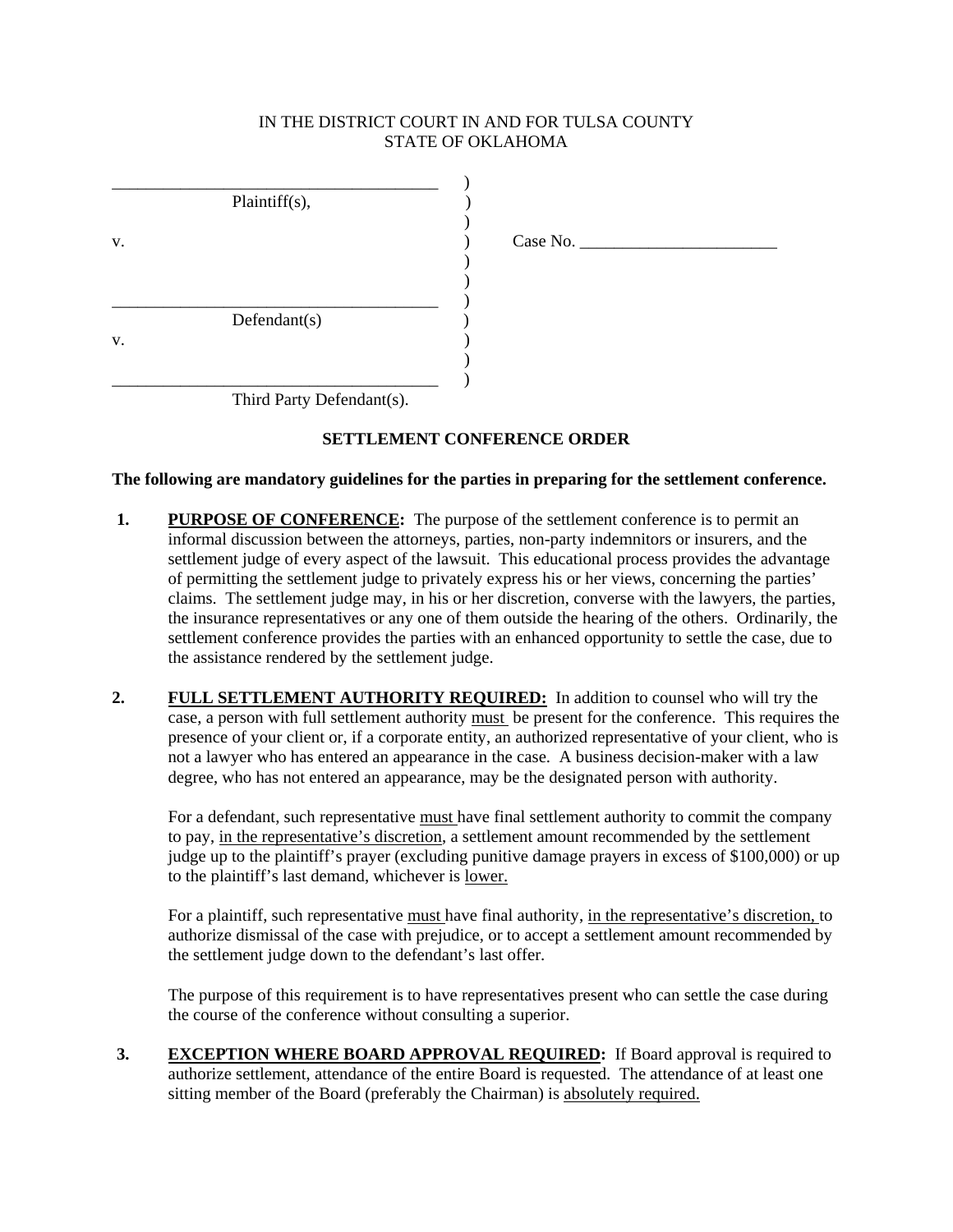- **4. APPEARANCE WITHOUT CLIENT PROHIBITED:** Counsel appearing without their clients (whether or not you have been given settlement authority) will cause the conference to be canceled and rescheduled. Counsel for a government entity may be excused from this requirement upon proper application under Local Court Rule 16.3(H).
- **5. AUTHORIZED INSURANCE REPRESENTATIVES REQUIRED:** Any insurance company that (1) is a party; (2) can assert that it is contractually entitled to indemnity or subrogation out of settlement proceeds, or (3) has received notice or a demand pursuant to an alleged contractual requirement that it defend or pay damages, if any, assessed within its policy limits in this case, must have a fully authorized settlement representative present at the conference. Such representative must have final settlement authority to commit the company to pay, in the representative's discretion, an amount recommended by the settlement judge within the policy limits.

The purpose of this requirement is to have an insurance representative present who can settle the outstanding claim or claims during the course of the conference without consulting a superior. Any insurance representative authorized to pay, in his or her discretion, up to the plaintiff's last demand will also satisfy this requirement.

- **6. ADVICE TO NON-PARTY INSURANCE COMPANIES REQUIRED:** Counsel of record will be responsible for timely advising any involved non-party insurance company of the requirements of this order.
- **7. PRE-CONFERENCE DISCUSSIONS REQUIRED**: The attorneys are directed to discuss settlement with their respective clients and insurance representatives, and opposing parties are directed to discuss settlement so the parameters of settlement have been explored well in advance of the settlement conference.
- **8. SETTLEMENT CONFERENCE STATEMENT REQUIRED: The original settlement conference statement of each party must be submitted directly to the adjunct settlement judge \_\_\_\_\_\_\_\_\_\_\_\_\_\_\_\_\_\_\_\_\_\_\_\_\_\_\_\_\_\_\_\_\_\_\_\_\_\_\_ by email to the following address \_\_\_\_\_\_\_\_\_\_\_\_\_\_\_\_\_\_\_\_\_\_\_\_\_\_\_\_\_\_\_\_\_\_\_\_\_\_\_\_\_\_\_\_\_\_\_\_ no later than the \_\_\_\_\_\_\_\_day of** 20 , setting forth the relevant positions of the parties concerning factual issues, issues of law, damages and the settlement negotiation history of the case, including a recitation of any specific demands and offers that may have been conveyed. **Copies of the settlement conference statement are to be promptly transmitted to all Counsel of record**. Pertinent evidence to be offered at trial should be brought to the settlement conference for presentation to the settlement judge if thought particularly relevant. The settlement conference statement may not exceed five (5) pages in length and will not be made a part of the case file. Therefore, **they must not be filed. Failure to submit the settlement conference statement to the adjunct settlement judge may result in the cancellation of your settlement conference.**
- **9. CONFIDENTIALITY STRICTLY ENFORCED:** Neither the settlement conference statements nor communications of any kind occurring during the settlement conference can be used by any party with regard to any aspect of the litigation or trial of the case. Strict confidentiality shall be maintained with regard to such communications by both the settlement judge and the parties.